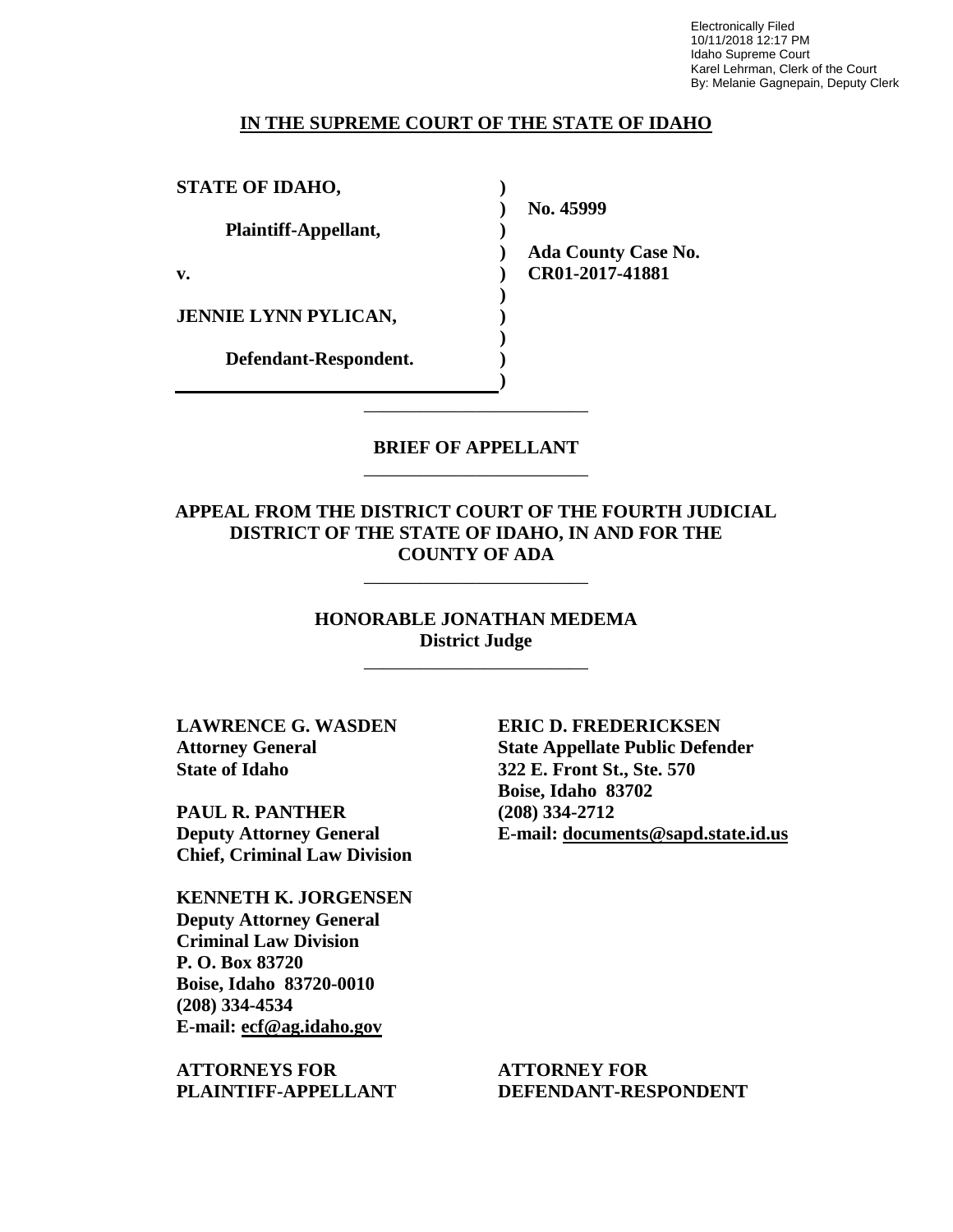# **TABLE OF CONTENTS**

| $\mathbf{I}$ . |                                                     | Deputy Geisel Had Reasonable Suspicion To Investigate<br>Why Pylican Entered A Storage Facility Two Hours After |
|----------------|-----------------------------------------------------|-----------------------------------------------------------------------------------------------------------------|
|                | А.                                                  |                                                                                                                 |
|                | Β.                                                  |                                                                                                                 |
|                | $\mathcal{C}$ .                                     | Pylican's Entry Into And Presence At The Storage<br>Facility Two Hours After It Closed Merited An               |
| II.            | Deputy Geisel Did Not Unreasonably Expand The Scope |                                                                                                                 |
|                | A.                                                  |                                                                                                                 |
|                | <b>B.</b>                                           |                                                                                                                 |
|                | C.                                                  | An Order To Exit A Car During A Lawful Traffic                                                                  |
|                |                                                     |                                                                                                                 |
|                |                                                     |                                                                                                                 |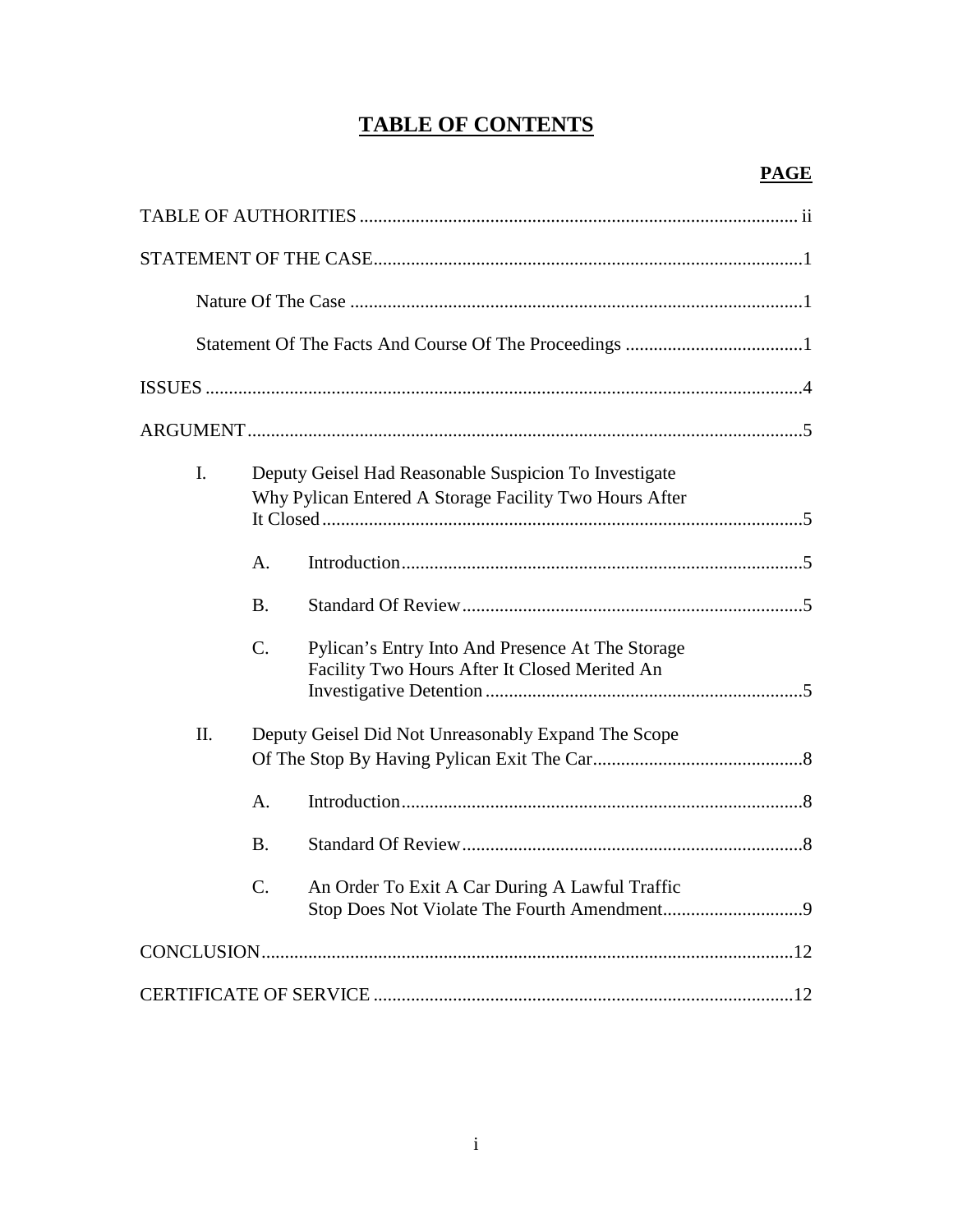# **TABLE OF AUTHORITIES**

| <b>CASES</b> | <b>PAGE</b> |
|--------------|-------------|
|              |             |
|              |             |
|              |             |
|              |             |
|              |             |
|              |             |
|              |             |
|              |             |
|              |             |
|              |             |
|              |             |
|              |             |
|              |             |
|              |             |
|              |             |
|              |             |
|              |             |
|              |             |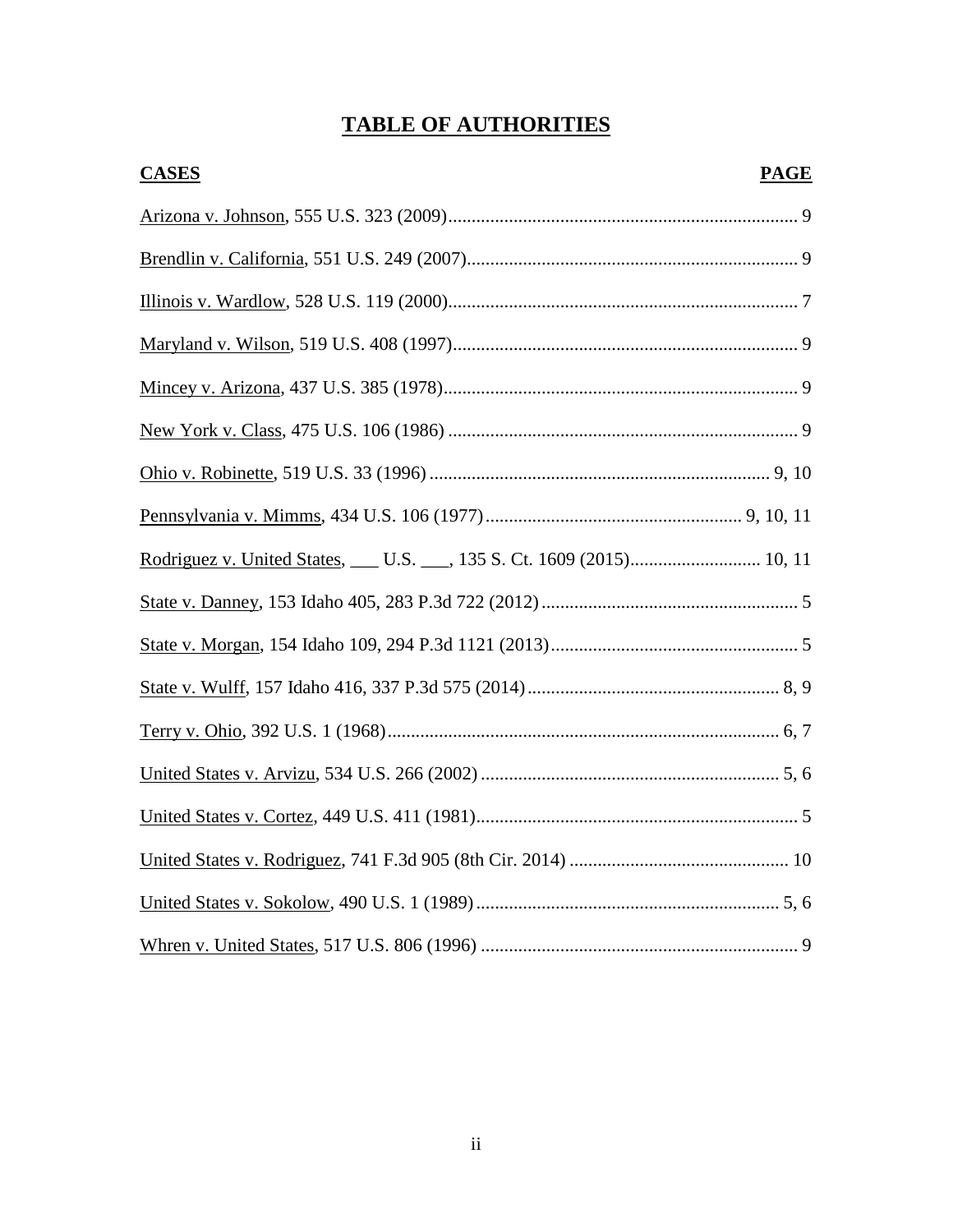#### STATEMENT OF THE CASE

### Nature Of The Case

The state appeals from the district court's order suppressing evidence. The state contends that information that Jennie Lynn Pylican entered and then left a fenced storage facility well after business hours created reasonable suspicion of criminal activity.

## Statement Of The Facts And Course Of The Proceedings

 Deputy Geisel was on patrol at around midnight when he saw a Mazda car approach the Trust Storage Facility.  $(3/21/18$  Tr., p. 29, L.  $13 - p$ . 35, L. 6.) The business hours of the storage facility were 8:00 a.m. to 10:00 p.m. (3/21/18 Tr., p. 24, L. 25 – p. 25, L. 24.) The entrance had a coded gate.  $(3/21/18 \text{ Tr}., p. 25, L. 25 - p. 26, L. 8.)$  Deputy Geisel had driven past that facility after it was closed hundreds of times in the year that the facility had been in existence and had never seen anyone inside.  $(3/21/18 \text{ Tr}$ , p. 24, L.  $25 -$  p. 25, L. 14; p. 28, L.  $8 - p$ . 29, L. 1.) He had seen people trying to access the facility after hours, but they had been unable to do so. (3/21/18 Tr., p. 29, Ls. 1-12.) The area around the storage facility is "probably one of our worst areas for vehicle thefts and residential thefts." (3/21/18 Tr., p. 39, Ls. 16-25.) Deputy Geisel testified that he would "[a]bsolutely" be concerned about the presence of people at a business after hours because it may involve theft or other criminal activity.  $(3/21/18 \text{ Tr}$ , p. 27, L. 24 – p. 28, L. 7.)

Deputy Geisel drove toward the facility and saw the gate closing and the Mazda inside.  $(3/21/18$  Tr., p. 36, L. 14 – p. 37, L. 3.) When he realized the car had entered the facility, Deputy Geisel called in backup. (3/21/18 Tr., p. 35, Ls. 2-6.) After backup arrived, about 15 minutes later, officers approached and saw a blue truck also inside the storage facility.  $(3/21/18 \text{ Tr}$ , p. 38, L. 17 – p. 39, L. 14.) The officers intended to ask the people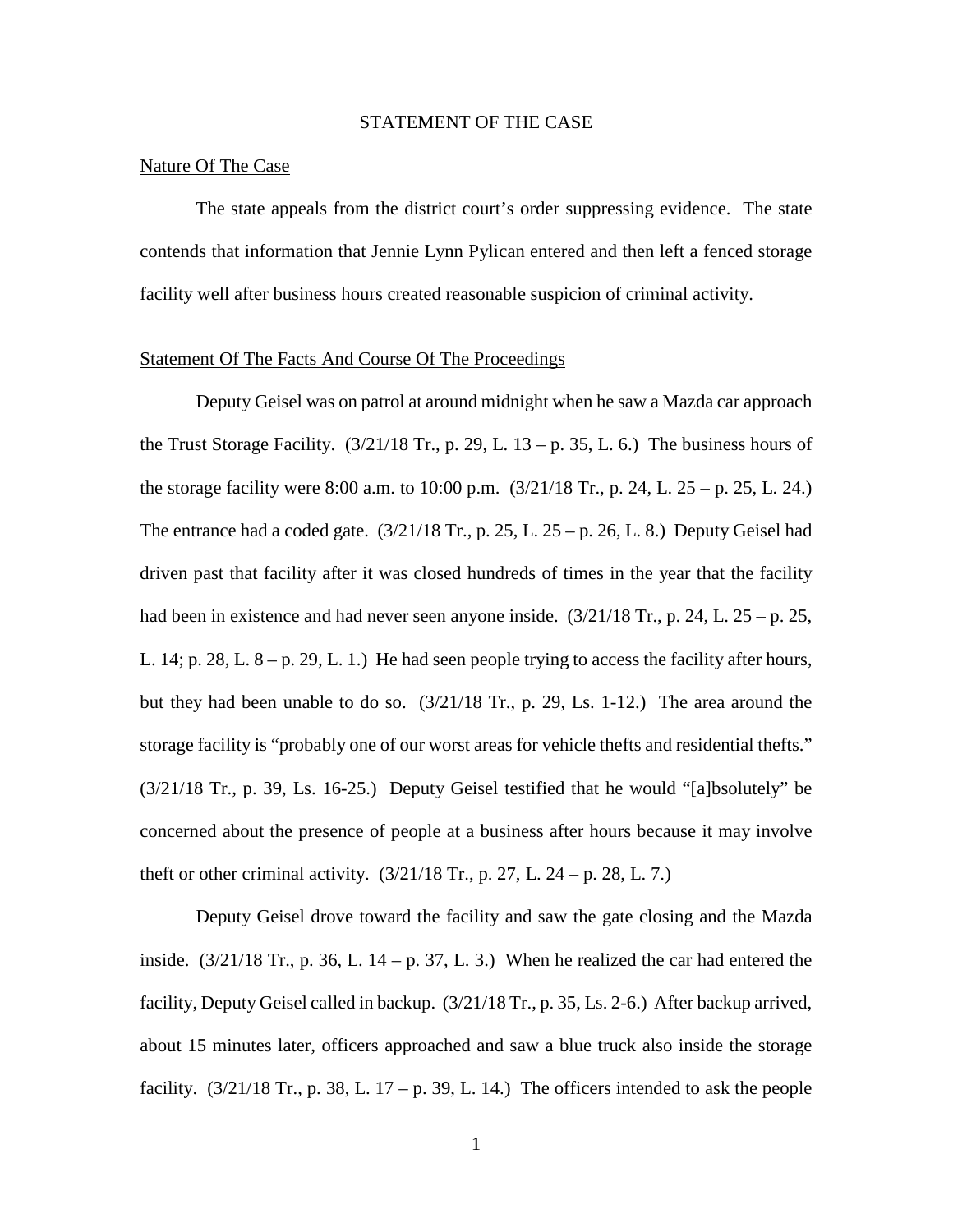what they were doing inside the storage facility after hours.  $(3/21/18 \text{ Tr}$ , p. 39, Ls. 9-20.) When they got to the gate they saw people entering the Mazda car and the truck. (3/21/18 Tr., p. 40, Ls. 10-21.) The officers elected to get back in their police cars and follow the vehicles once they exited.  $(3/21/18 \text{ Tr}$ , p. 40, L. 22 – p. 41, L. 12.) When the Mazda exited at about 12:30, Deputy Geisel followed it and stopped it. (3/21/18 Tr., p. 41, L. 13  $-$  p. 43, L. 19.)

Jennie Pylican was the driver of the Mazda.  $(3/21/18 \text{ Tr}., p. 43, L. 20 - p. 45, L.$ 5.) Deputy Geisel informed Pylican the reasons for the stop were a signal violation and for "being in the storage facility after hours."  $(3/21/18 \text{ Tr.}, p. 45, Ls. 6-14; \underline{\text{see also}} 11/15/17)$ Tr., p. 7, Ls. 7-13.) In regard to the latter, Pylican asserted that she and her husband were "moving from one unit to another" and that they had entered the storage facility "prior to 10:00 p.m." and that, although she could not use the code to get in after hours, she was allowed to stay in the facility after closing as long as she entered before closing. (3/21/18 Tr., p.45, Ls. 15-21; p. 45, L. 25 – p. 46, L. 6; State's Exhibit 2 at 00:50-01:18.) Deputy Geisel did not believe her claim of having entered the storage facility before 10:00 p.m. because he witnessed her car enter at just before midnight. (3/21/18 Tr., p. 45, Ls. 22-24; p. 46, Ls. 7-9.)

Deputy Geisel had Pylican and her passenger step from the vehicle to investigate possible criminal activity at the storage facility.  $(3/21/18 \text{ Tr}$ , p. 46, L. 21 – p. 48, L. 20.) While Deputy Geisel was doing this, another deputy conducted an open-air dog sniff around the car.  $(3/21/18 \text{ Tr}$ , p. 47, Ls. 2-4; p. 48, Ls. 21-25.) The drug dog alerted on the car, and the officer found methamphetamine paraphernalia.  $(11/15/17 \text{ Tr}$ , p. 31, L. 13 –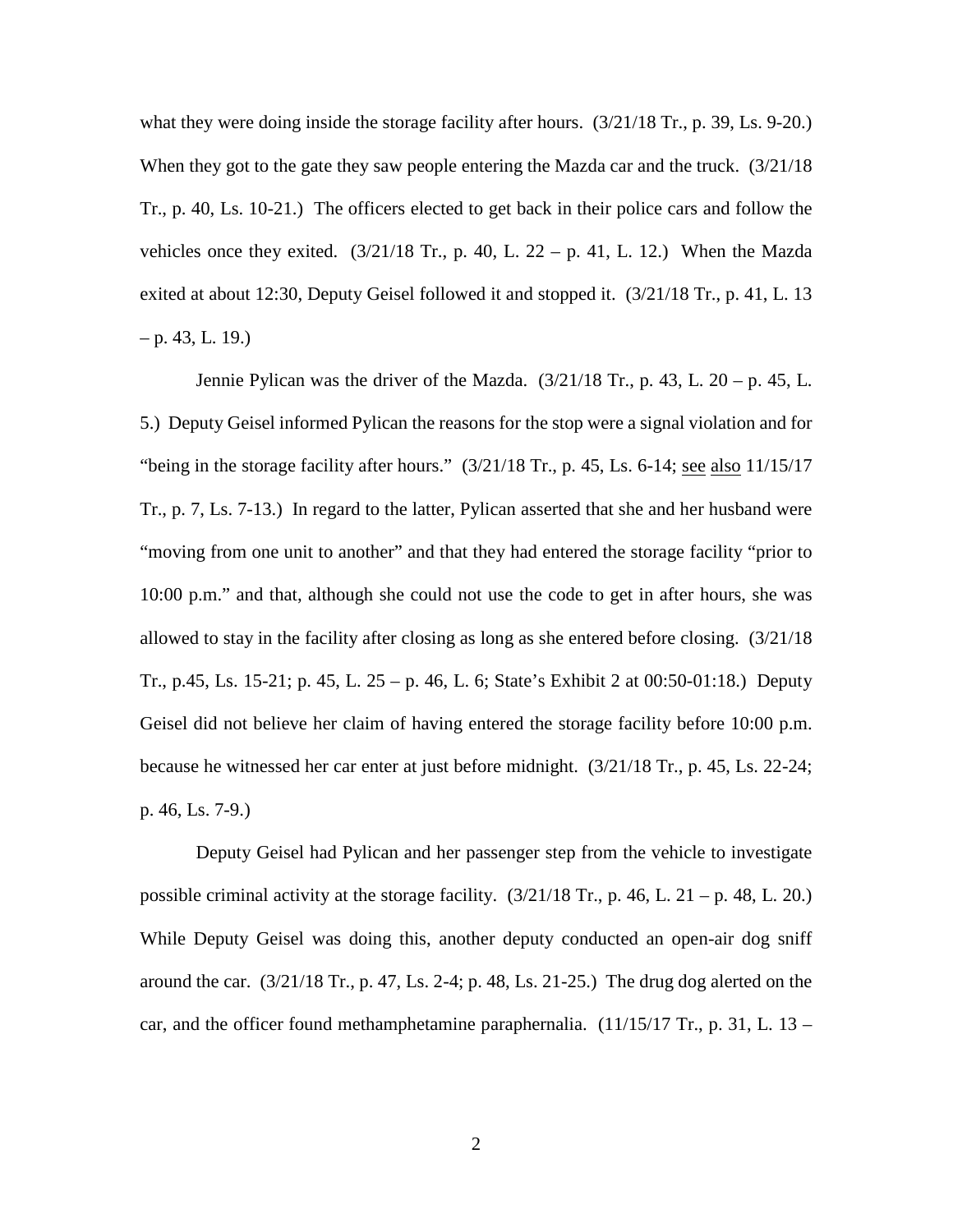p. 32, L. 3.) The warrants check on Pylican's passenger also revealed a warrant for her arrest. (3/21/18 Tr., p. 49, Ls. 1-15.)

The state charged Pylican with possession of methamphetamine and possession of paraphernalia. (R., pp. 19-20.) She moved to suppress evidence, contending she was seized without legal justification. (R., pp. 26-38, 44-46.) The state objected to the motion, contending there was reasonable suspicion for the detention and that the discovery of the arrest warrant on the passenger would have inevitably extended the stop. (R., pp. 40-42.)

The district court granted the suppression motion. (R., p. 74.) The district court concluded that there was reasonable suspicion to stop Pylican for failing to signal but the officer lacked reasonable suspicion related to being in the storage facility after business hours.  $\left(\frac{3}{22}\right)$  Tr., p. 13, Ls. 1-10; p. 17, Ls. 16-20.) Therefore, the officer unreasonably extended the stop by investigating why Pylican was in the storage facility after hours in addition to the traffic offense.  $(3/22/18 \text{ Tr.}, p. 17, L. 20 - p. 18, L. 24.)$  The state filed a notice of appeal within 42 days of the filing of the order granting suppression. (R., pp. 77- 79.)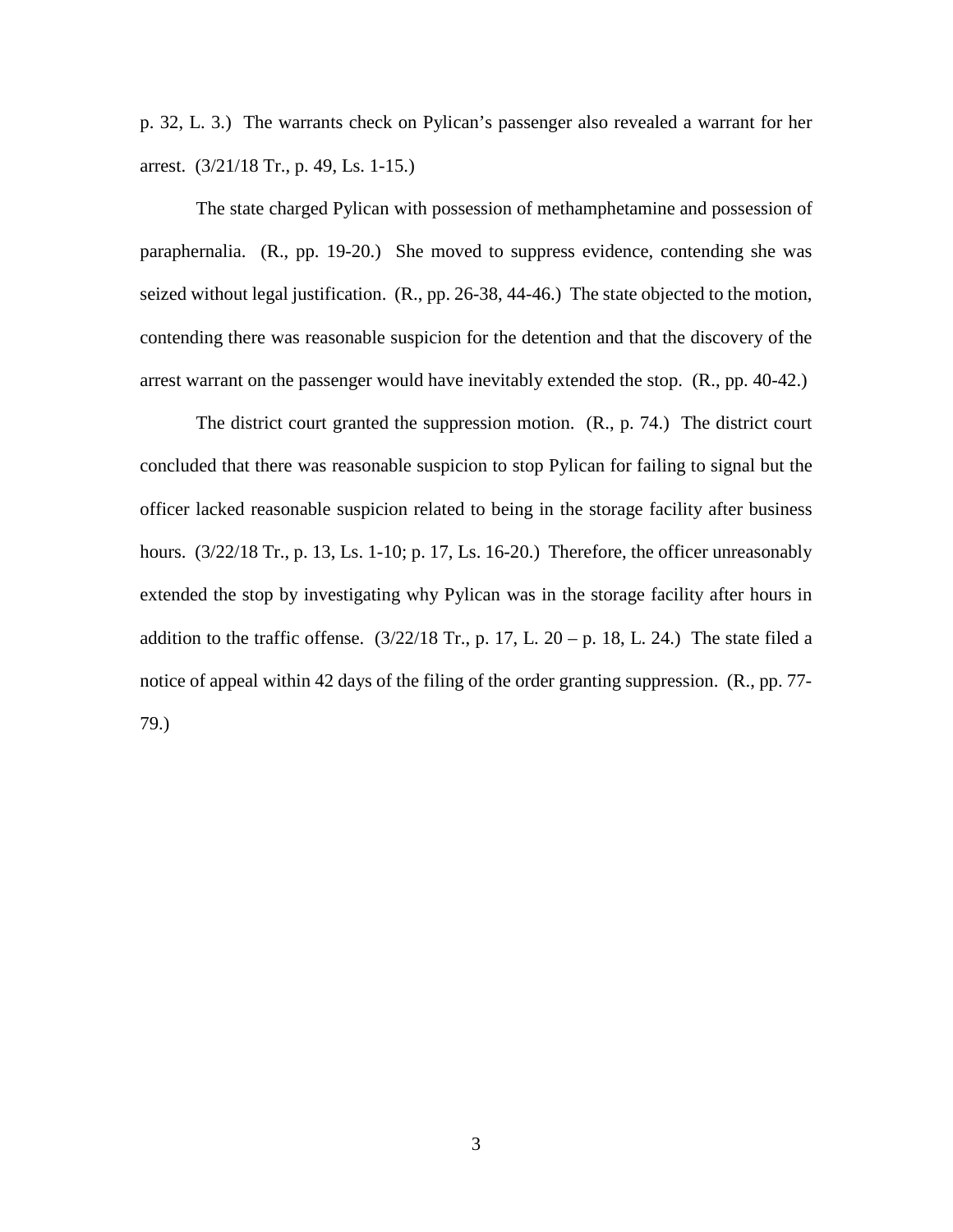# **ISSUES**

1. Did the district court err when it concluded that Deputy Geisel lacked reasonable suspicion to investigate why Pylican entered a storage facility two hours after it closed?

2. Did the district court err in its alternate holding that Deputy Geisel unreasonably expanded the scope of the stop by having Pylican exit the car?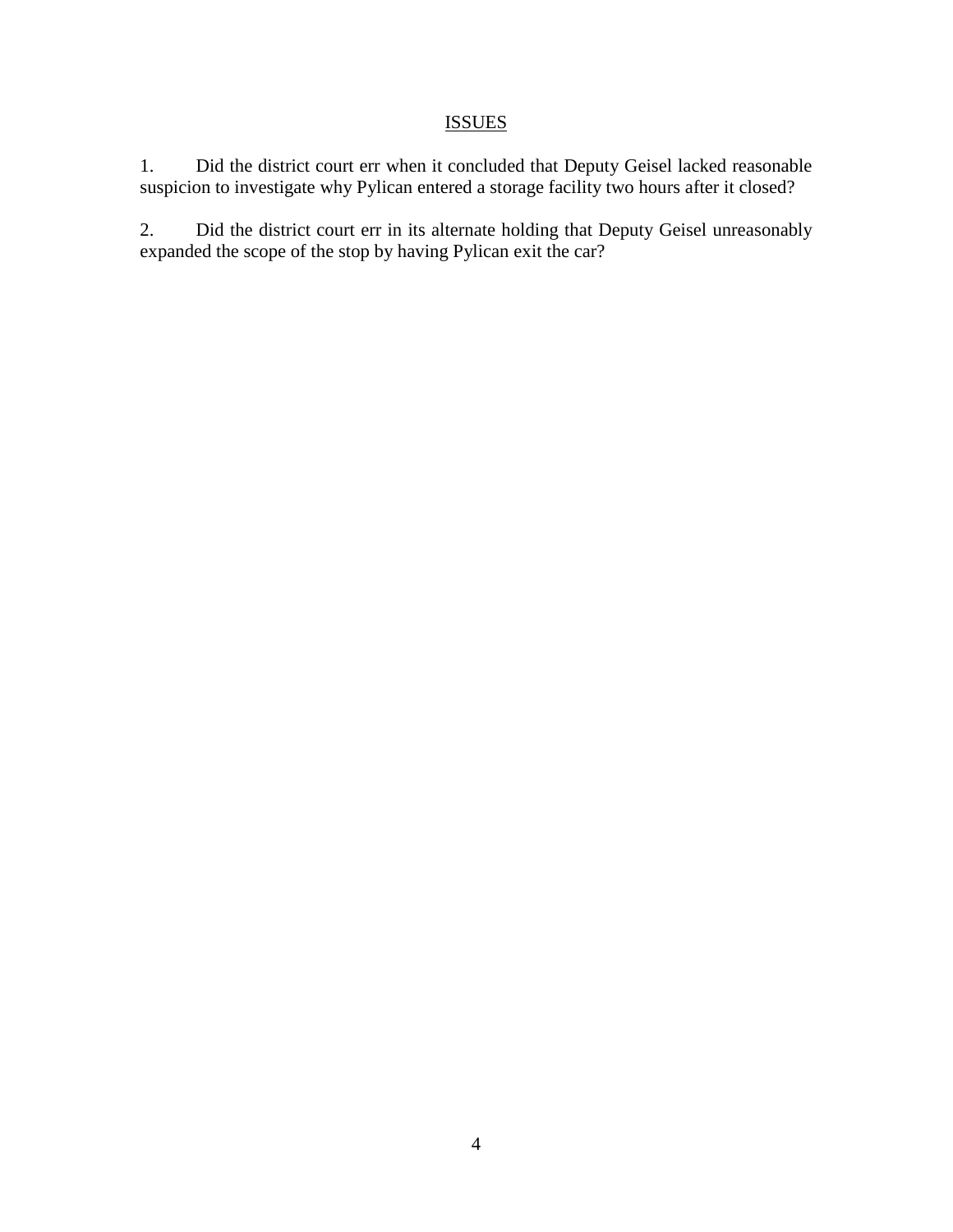#### ARGUMENT

## I. Deputy Geisel Had Reasonable Suspicion To Investigate Why Pylican Entered A Storage Facility Two Hours After It Closed

#### A. Introduction

The district court concluded that Deputy Geisel lacked reasonable suspicion to investigate why Pylican entered a storage facility two hours after it closed. Application of the relevant law to the facts of this case shows the district court erred.

### B. Standard Of Review

 "Determinations of reasonable suspicion are reviewed de novo." State v. Morgan, 154 Idaho 109, 111, 294 P.3d 1121, 1123 (2013). "On review of a suppression motion ruling, this Court will accept the district court's findings unless they are clearly erroneous." State v. Danney, 153 Idaho 405, 410, 283 P.3d 722, 727 (2012).

# C. Pylican's Entry Into And Presence At The Storage Facility Two Hours After It Closed Merited An Investigative Detention

"An investigatory stop must be justified by some objective manifestation that the person stopped is, or is about to be, engaged in criminal activity." United States v. Cortez, 449 U.S. 411, 417 (1981). "[T]he Fourth Amendment is satisfied if the officer's action is supported by reasonable suspicion to believe that criminal activity 'may be afoot.'" United States v. Arvizu, 534 U.S. 266, 273 (2002) (quoting United States v. Sokolow, 490 U.S. 1, 7 (1989)). The court must "look at the 'totality of the circumstances' of each case to see whether the detaining officer has a 'particularized and objective basis' for suspecting legal wrongdoing." Id. (quoting Cortez, 449 U.S. at 417-18). "Although an officer's reliance on a mere 'hunch' is insufficient to justify a stop, the likelihood of criminal activity need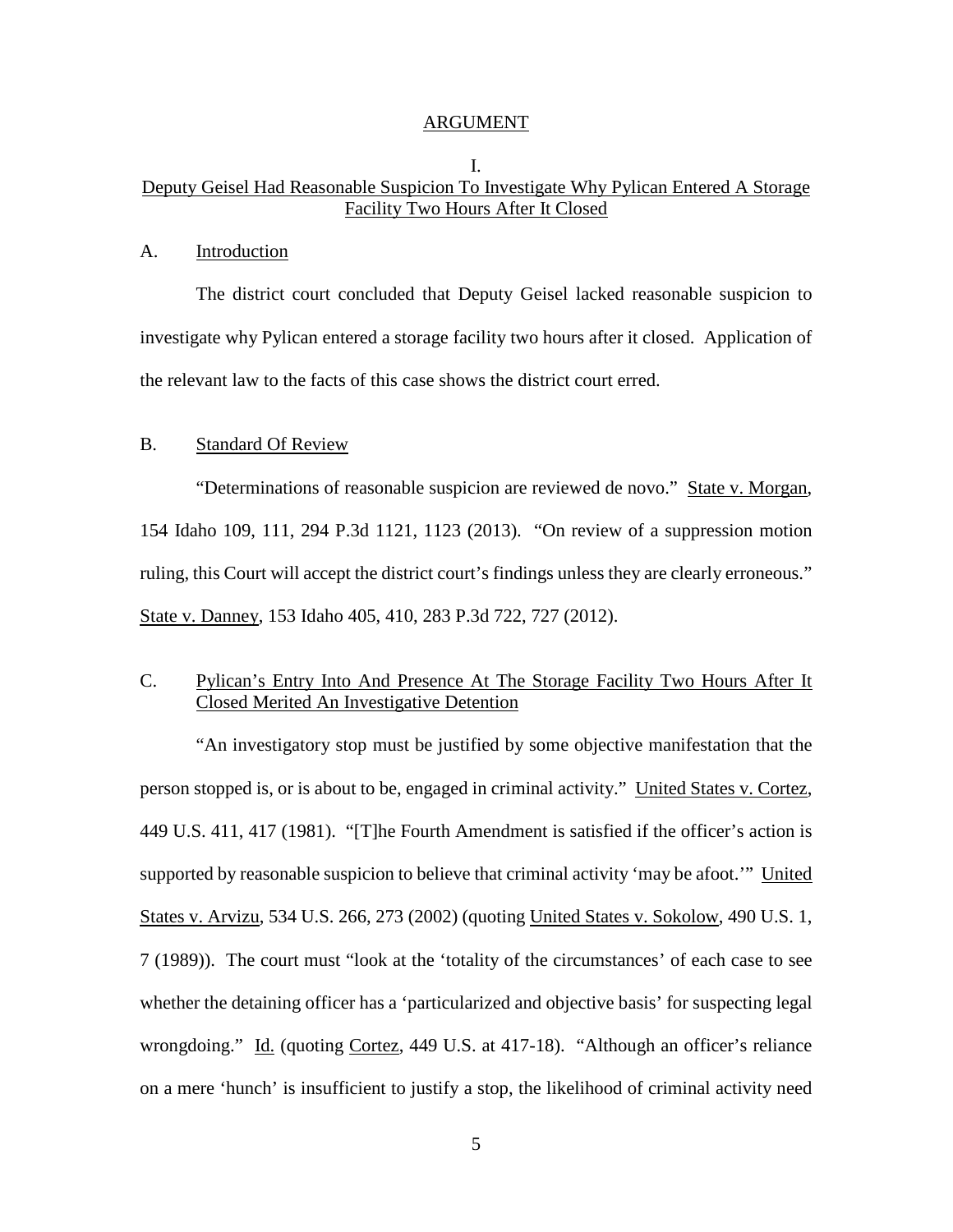not rise to the level required for probable cause, and it falls considerably short of satisfying a preponderance of the evidence standard." Id. (quoting Terry v. Ohio, 392 U.S. 1, 27 (1968)). "The Fourth Amendment requires some minimal level of objective justification for making the stop." Sokolow, 490 U.S. at 7. Furthermore, reasonable suspicion "need not rule out the possibility of innocent conduct." Arvizu, 534 U.S. at 277.

Here Deputy Geisel was working on far more than a "hunch." He witnessed enough to reasonably believe that Pylican had entered the storage facility at a time when she had no legitimate right to be there. The owners had taken steps to keep people out of the facility after 10:00, including posting the hours and coding the gate, but Pylican entered at about midnight. This raised the reasonable suspicion that she may be there for illegitimate, criminal reasons such as burglary or theft. Applying the law to the facts of this case shows that it was not only reasonable, but desirable, for Deputy Geisel to find out if Pylican's entry into a closed storage business was for criminal or legitimate purposes.

In holding to the contrary, the district court repeatedly emphasized that the evidence did not exclude innocent explanations of Pylican's conduct. (See, e.g., 3/22/18 Tr., p. 13, Ls. 11-25 (people stating gate codes did not work after hours "could certainly have been lying"); p. 14, Ls. 1-9 (court cannot conclude that being in storage facility after hours "necessarily means" Pylican lacked permission to be there); p. 14, Ls. 10-21 (sometimes businesses allow customers to stay after closing to finish business); p. 14, L. 22 – p. 15, L. 6 (one "reasonable conclusion" was that the blue truck "was in there before 10:00 o'clock and then simply allowed Ms. Pylican to access the facility" for legitimate reasons).) The district court's analysis of innocent explanations for Pylican's conduct was not consistent with applicable legal standards.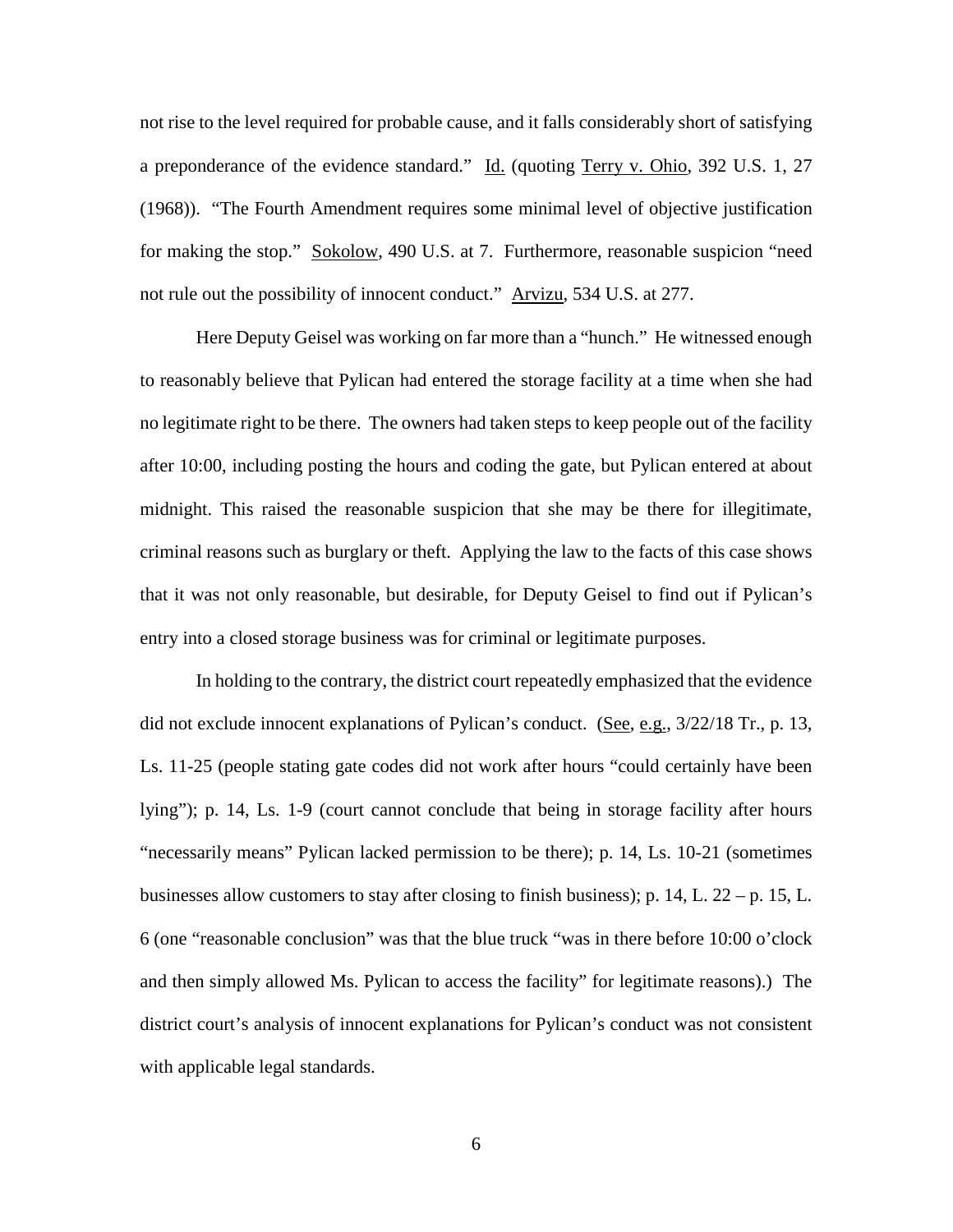The district court next reasoned that the evidence was insufficient to show reasonable suspicion that any sort of theft may have been going on because there was no evidence the people inside two hours after closing "broke in" or were "moving anything from any storage units."  $(3/22/18$  Tr., p. 15, L. 7 – p. 16, L. 15.) However, the district court's requirement of catching someone in the act of the suspected crime is also contrary to the applicable legal standard. In Terry v. Ohio, 392 U.S. 1, 27 (1968), an officer saw two men conferring on a street corner, then take turns walking up the street to a store 300 to 400 feet away and looking in a window before returning to the corner, something that both men did five or six times. Terry, 392 U.S. at 5-6. In addressing Terry the Court later stated:

Even in *Terry,* the conduct justifying the stop was ambiguous and susceptible of an innocent explanation. The officer observed two individuals pacing back and forth in front of a store, peering into the window and periodically conferring. All of this conduct was by itself lawful, but it also suggested that the individuals were casing the store for a planned robbery. *Terry* recognized that the officers could detain the individuals to resolve the ambiguity.

Illinois v. Wardlow, 528 U.S. 119, 125 (2000) (citations omitted). That Deputy Geisel did not witness an actual crime does not show an absence of reasonable suspicion.

The presence of several people with two vehicles, including a truck, in a storage facility two hours after that business had closed, and when even a customer of the facility should not have been able to get access through the gate, provided reasonable suspicion that Pylican and the others may have been engaged in theft or burglary. That Pylican may not be engaged in such activities, but instead be a patron of the facility moving her own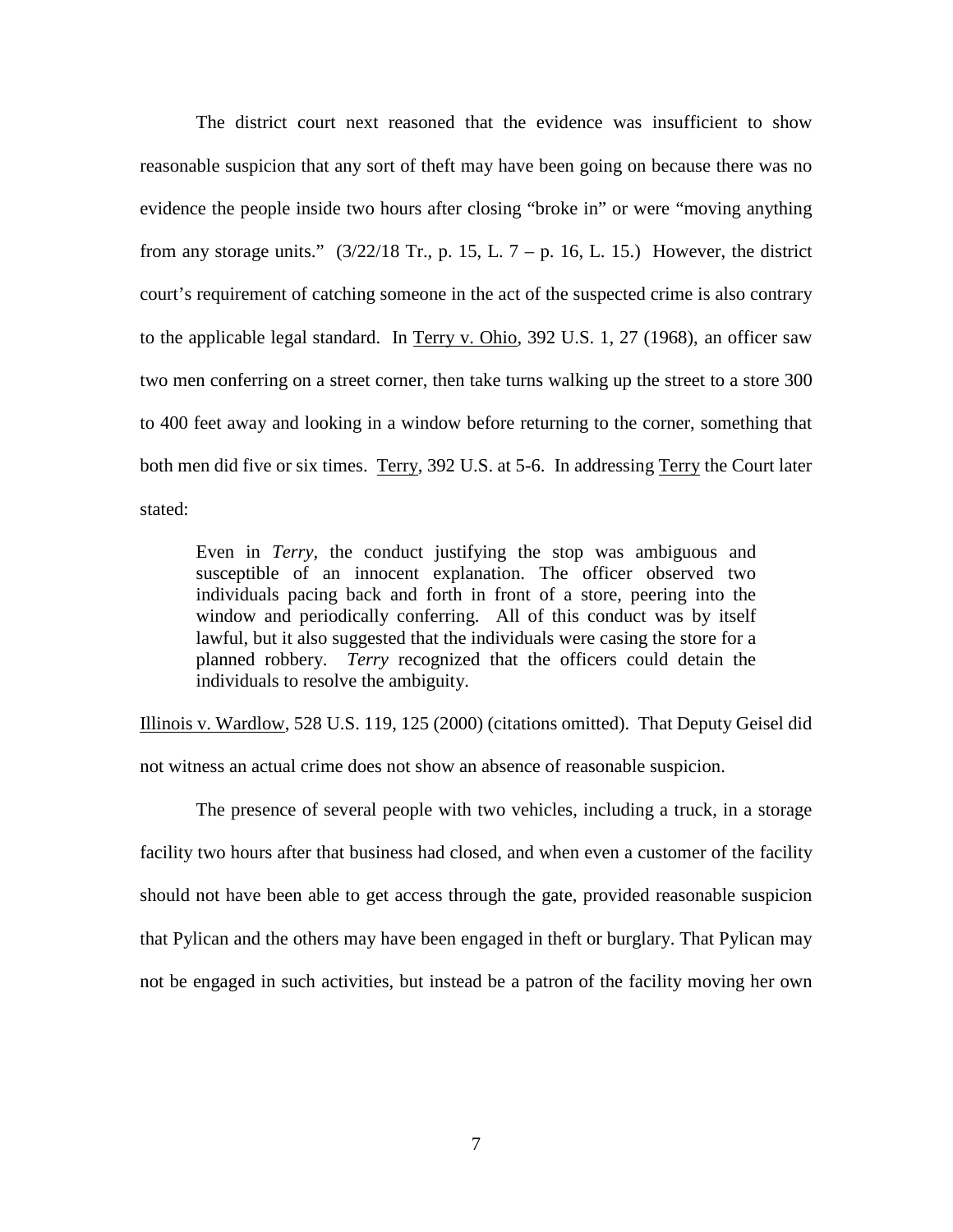property at midnight, two hours after the facility closed,  $\frac{1}{1}$  $\frac{1}{1}$  $\frac{1}{1}$  did not disprove reasonable suspicion. An investigative stop to ascertain the legitimacy and legality of their activity did not violate her rights against unreasonable seizure.

## II. Deputy Geisel Did Not Unreasonably Expand The Scope Of The Stop By Having Pylican Exit The Car

A. Introduction

The district court also suppressed on the basis that ordering Pylican out of the car was an "independent" constitutional violation.  $(3/22/18$  Tr., p. 21, L. 10 – p. 28, L. 8.) This conclusion also is contrary to established applicable constitutional standards.

## B. Standard Of Review

 $\overline{a}$ 

This Court reviews suppression motion orders with a bifurcated standard. State v. Wulff, 157 Idaho 416, 418, 337 P.3d 575, 577 (2014). When a decision on a motion to suppress is challenged, the appellate court accepts the trial court's findings of fact that are

<sup>&</sup>lt;sup>1</sup> The district court also concluded that Deputy Geisel's disbelief of Pylican's statement about being in the storage facility before it closed, because he witnessed her enter about two hours after it closed, was unreasonable.  $(3/22/18 \text{ Tr}$ , p. 19, L.  $20 - p$ . 21, L. 9.) This conclusion is also not supported by the legal standards set forth above. After Pylican stated that she could not use her codes to access the facility after hours, Deputy Geisel asked, "How did you get in?" and Pylican responded, "We were there before ten." (State's Exhibit 2 at 00:50-01:18.) This statement is facially inconsistent with Deputy Geisel's observations of the Mazda entering the storage facility about two hours after closing. The district court merely assumes, without evidence, that Pylican was present before closing but then left and came back. While that is not impossible, the officer was under no obligation to reach the most innocent conclusion from the information he had, and the district court erred by doing so. It was reasonable for Deputy Geisel to conclude that Pylican was lying about when she entered the storage facility based on his observations. More importantly, it was reasonable for Deputy Geisel to continue his investigation into whether Pylican's explanation of her activities was true.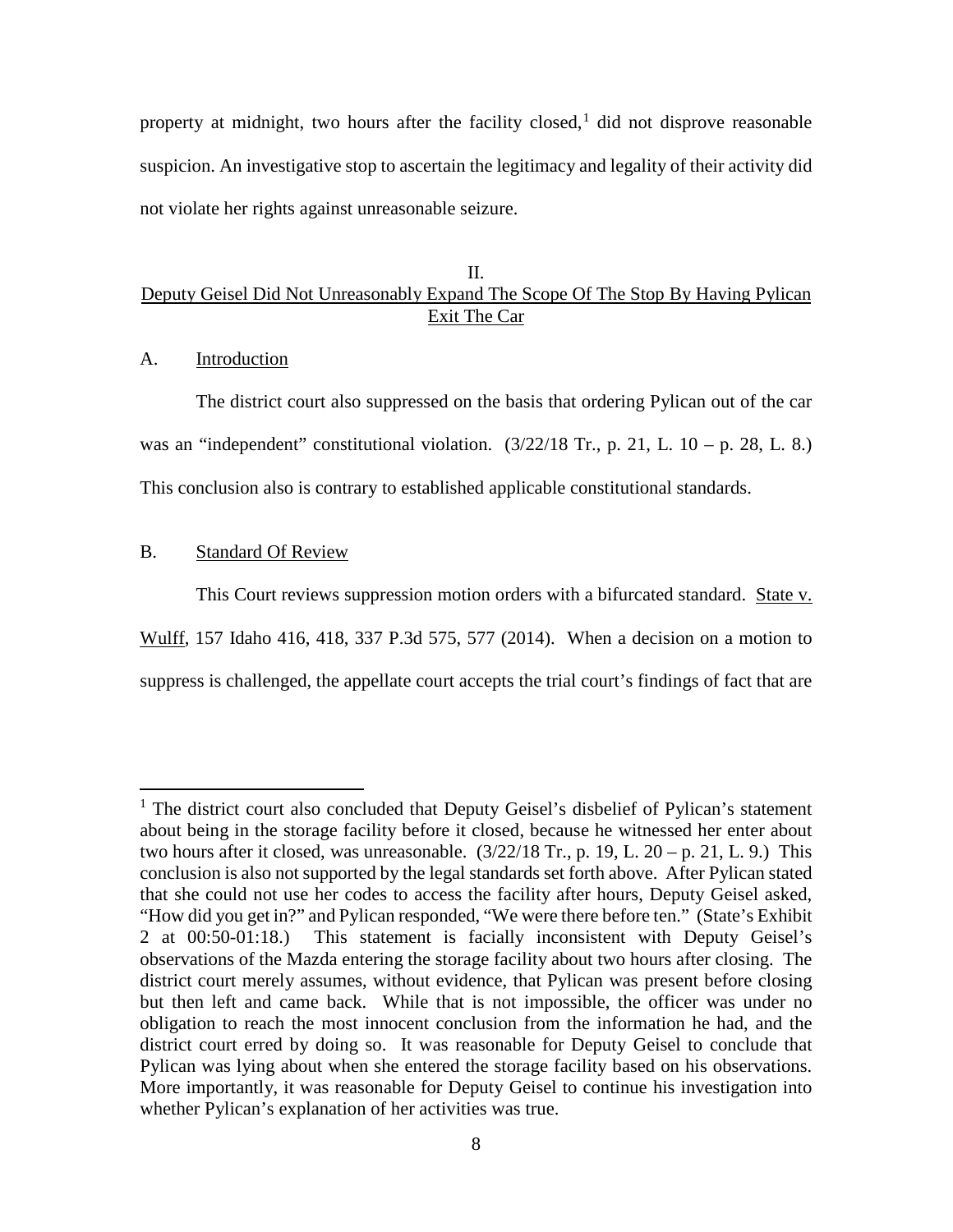not clearly erroneous, but freely reviews the application of constitutional principles to those facts. Id.

# C. An Order To Exit A Car During A Lawful Traffic Stop Does Not Violate The Fourth Amendment

 "[O]nce a motor vehicle has been lawfully detained for a traffic violation, the police officers may order the driver to get out of the vehicle without violating the Fourth Amendment's proscription of unreasonable searches and seizures." Pennsylvania v. Mimms, 434 U.S. 106, 111 n.6 (1977). See also Mincey v. Arizona, 437 U.S. 385, 406 (1978) ("In [Mimms] we held that once a motor vehicle had been lawfully detained for a traffic violation, police officers could constitutionally order the driver out of the vehicle."); Arizona v. Johnson, 555 U.S. 323, 331 (2009) (characterizing the quoted language above as the Court's holding). The officer may order the occupants from the car even without reasonable suspicion they pose a safety risk. Brendlin v. California, 551 U.S. 249, 258 (2007). See also New York v. Class, 475 U.S. 106, 115 (1986) (police may order occupants from a stopped vehicle "even though they lack any particularized reason for believing the driver possesses a weapon"). Indeed, an order to exit a lawfully stopped car may be issued "as a matter of course." Maryland v. Wilson, 519 U.S. 408, 410 (1997). Finally, the officer's subjective intentions in ordering the occupants from the car are irrelevant to this inquiry. Ohio v. Robinette, 519 U.S. 33, 38 (1996) (citing Whren v. United States, 517 U.S. 806, 813 (1996)).

The order to exit the Mazda did not violate the Fourth Amendment. Deputy Geisel did not need any particularized reason to believe that Pylican or her passenger posed a safety risk, but could issue the order as a matter of course. Thus, Deputy Geisel "was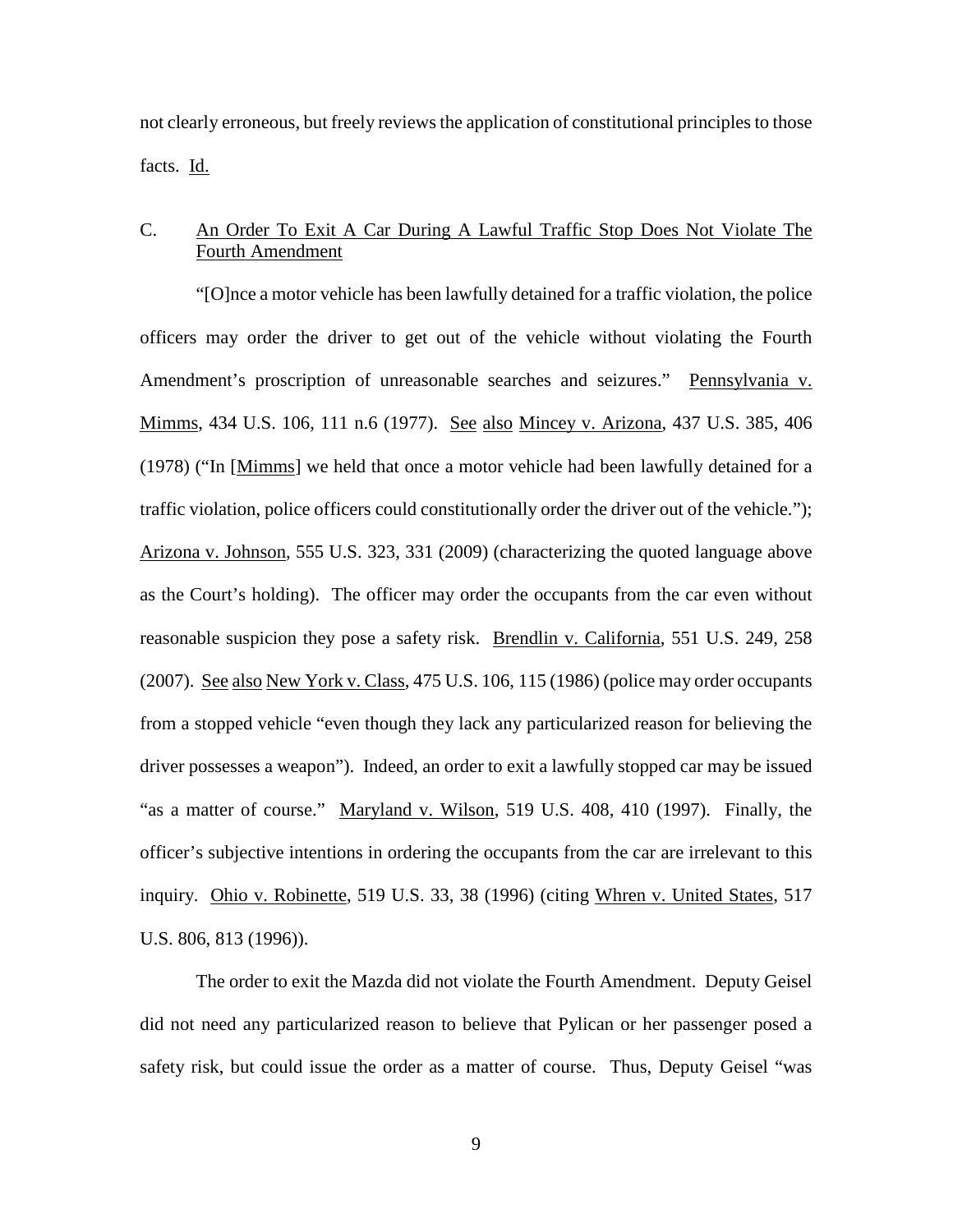objectively justified in asking [Pylican] to get out of the car, subjective thoughts notwithstanding." Robinette, 519 U.S. at 38.

The district court concluded that the Supreme Court of the United States upended all of the above decisions in Rodriguez v. United States, \_\_\_ U.S. \_\_\_, 135 S. Ct. 1609, 1615-16 (2015). (3/22/18 Tr., p. 21, L. 19 – p. 23, L. 16.) The district court's conclusion does not withstand scrutiny.

In Rodriguez, the lower court held that a delay of seven or eight minutes for the drug dog to arrive after the traffic stop was concluded was "an acceptable '*de minimis* intrusion on Rodriguez's personal liberty." Rodriguez, 135 S. Ct. at 1614 (quoting 741) F.3d 905, 908 (8th Cir. 2014)). In doing so, the lower court relied heavily on Mimms. Id. at 1615. "In *Mimms,* we reasoned that the government's 'legitimate and weighty' interest in officer safety outweighs the '*de minimis'* additional intrusion of requiring a driver, already lawfully stopped, to exit the vehicle." Id. at 1615 (citation omitted). The lower court wrongly concluded this analysis applied to a *de minimis* extension of the stop, however, as follows:

Unlike a general interest in criminal enforcement, however, the government's officer safety interest stems from the mission of the stop itself. Traffic stops are "especially fraught with danger to police officers," *Johnson,* 555 U.S., at 330, 129 S.Ct. 781 (internal quotation marks omitted), so an officer may need to take certain negligibly burdensome precautions in order to complete his mission safely. Cf. *United States v. Holt,* 264 F.3d 1215, 1221-1222 (C.A.10 2001) (en banc) (recognizing officer safety justification for criminal record and outstanding warrant checks), abrogated on other grounds as recognized in *United States v. Stewart,* 473 F.3d 1265, 1269 (C.A.10 2007). On-scene investigation into other crimes, however, detours from that mission. See *supra,* at 1615. *So too do safety precautions taken in order to facilitate such detours*. But cf. *post,* at 1624 – 1625 (ALITO, J., dissenting). Thus, even assuming that the imposition here was no more intrusive than the exit order in *Mimms,* the dog sniff could not be justified on the same basis. Highway and officer safety are interests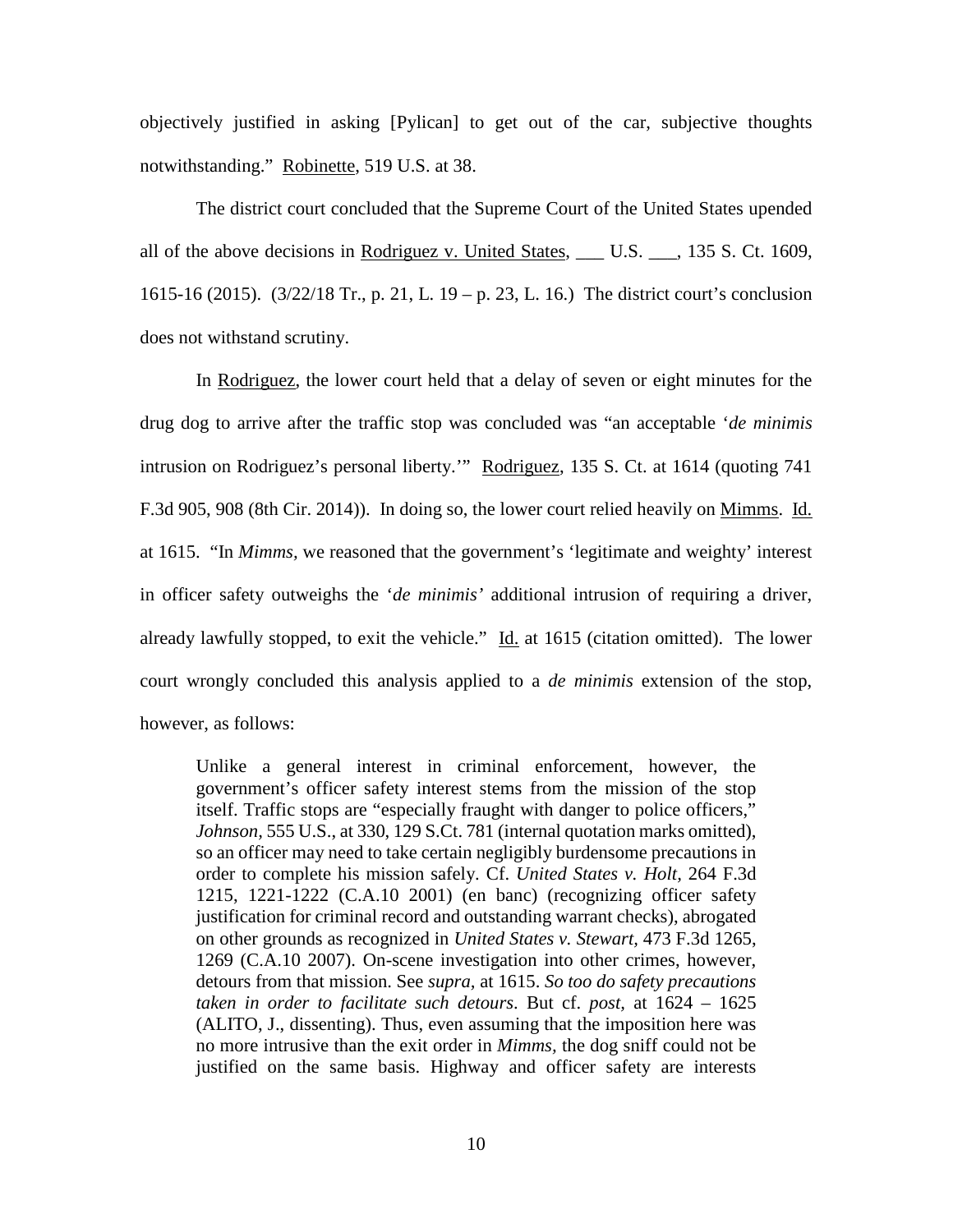different in kind from the Government's endeavor to detect crime in general or drug trafficking in particular.

Id. at 1616 (emphasis added<sup>[2](#page--1-1)</sup>).

 $\overline{a}$ 

This language does not abrogate the standard, set forth above in cases spanning decades, that it does not violate the Fourth Amendment for an officer to order occupants from the car as a matter of course *during* an otherwise legal traffic stop, with or without suspicion of risk and regardless of the officer's subjective intent. Ordering Pylican and her passenger from the car *during the course* of the traffic stop (as opposed to after the purposes of the stop were concluded) was not objectively unreasonable. The presence and use of the drug dog did not render the deputy's actions unreasonable.

It is well established law that an officer can order an occupant from a stopped car. Deputy Geisel did not violate Pylican's rights by ordering her from the car during the course of the investigative detention.

 $2$  The highlighted sentence is directed at Justice Alito's dissent, in which he pointed out that the officer could have conducted the drug dog sniff prior to giving the verbal warning on the traffic infraction, but delayed doing so only so backup could arrive, which he argued was a constitutionally reasonable safety decision. Rodriguez, 135 S. Ct. at 1624-25. The highlighted sentence therefore stands only for the proposition that safety concerns did not justify holding Rodriguez past the issuance of the warning in order to conduct the dog sniff, and not a wide-spread repudiation of the holding of Mimms and the subsequent cases applying it.